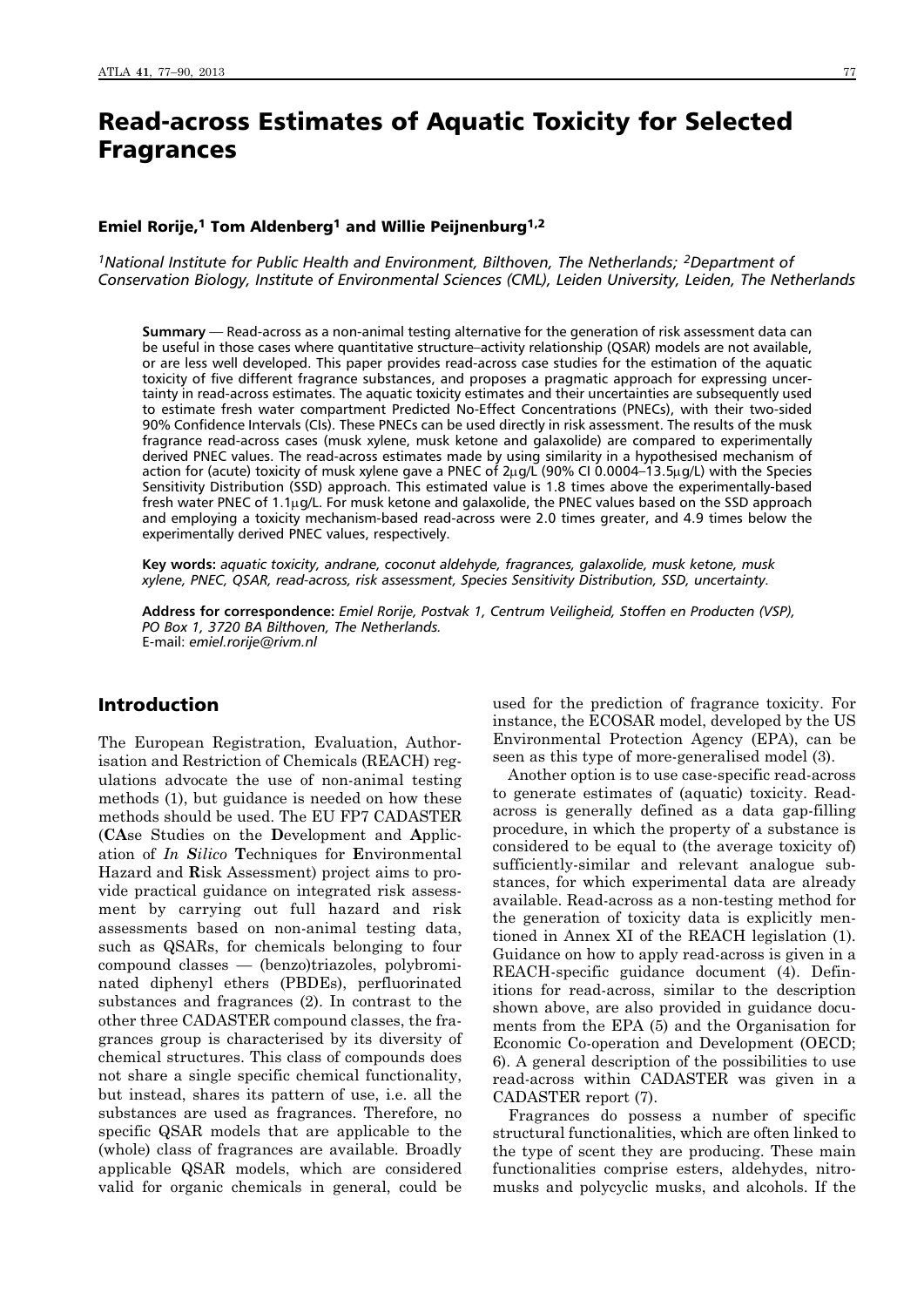chemical functionality selected to perform the read-across is similar to the chemical functionality that defines a certain group of fragrances (of a similar scent), then a case study can serve as an example of a read-across procedure that is valid for that group of fragrances. In this paper, five case studies are presented, representing four different fragrance classes for which read-across is used to estimate acute aquatic (fresh water) toxicity. The estimates are generated for three species — a fish, a crustacean (daphnid) and an alga — representing three different trophic levels in the fresh water compartment. These values are subsequently used to derive a Predicted No-Effect Concentration (PNEC) for the fresh water compartment. Two different methodologies for deriving the PNEC are applied: by using assessment factors on the value of the most sensitive species, and by calculating the 95th percentile of a Species Sensitivity Distribution (SSD) through the toxicity estimates. Both are described in the REACH guidance documents on dose–response characterisation for the environment (8). This PNEC value can directly be used for hazard assessment purposes. For risk assessment, the resulting PNEC for the fresh water compartment has to be compared to a Predicted Environmental Concentration (PEC) in the fresh water compartment, as derived by either fate modelling or chemical monitoring. For all the case studies, the results of the read-across procedure are compared to ECOSAR QSAR predictions. The estimated PNECs, based on read-across or QSAR estimates, are compared to the PNECs for fresh water derived from a detailed assessment of all the available experimental data for the three musk fragrance case studies. No comparison with experimental data was performed for the other two case studies.

In order to use read-across estimates in a probabilistic manner in risk assessment, and to permit the assessment of the contribution of read-across to the overall uncertainty in the risk assessment, a concept for the estimation of read-across uncertainty is proposed and worked out in the case studies presented. For the two nitro-musk case studies, this read-across uncertainty is also compared to uncertainty derived from the ECOSAR QSAR by recalculation of the applied QSAR model. For the other three fragrances, the uncertainties in the SSD-derived PNEC, based on QSAR or read-across estimates, are compared.

# Methods

### **QSAR**

 $\log K_{ow}$  as the (only) input variable for the estimation of aquatic toxicity. In the case studies reported, this value of log  $K_{ow}$  is estimated by the KOWWIN™ program (9, 10).

### **Read-across**

The general principles of read-across are described in detail in the REACH, OECD and the North American Free Trade Agreement (NAFTA) guidance documents (4–6). Quantitative read-across is a three-step process:

- a) Definition of the basis of similarity used to select analogues. This can be similarity in physicochemical properties, chemical structure, a shared mechanism of action, etc., or a combination of these.
- b) A database search for analogues with experimental data for the endpoint of interest.
- c) Selection of a (small) number of the most similar substances from step b to read-across the endpoint data of interest.

If only one analogue is selected in step c, the property of the compound of interest is assumed to be similar to the property of the analogue. Hence, when performing a quantitative read-across, the value of the property of interest for the analogue is used as the prediction for the substance of interest. If a number of substances are selected for readacross, different options exist for a quantitative read-across — for example, maximum, minimum or average values of the analogues' property of interest can be taken.

For the case studies presented here, the most recent version 3.1 of the freely available OECD QSAR Toolbox (11) software, and the experimental data within this Toolbox, have been used to apply this three-step process. The databases that were selected within the Toolbox to search for experimental aquatic toxicity data are: Aquatic ECETOC, Aquatic Japan MoE, Aquatic OASIS, Aquatic US EPA ECOTOX and the ECHA CHEM databases. Descriptions of these databases are given in the Toolbox program. No literature search to look for additional experimental data was performed. The choice of the similarity used for the selection of the analogues is based on the Toolbox 'Profiling' and 'Category Definition' step; no sub-categorisation of the resulting profile categories was performed. The quantitative readacross for a specific species and toxicity endpoint is then calculated by taking the average of the log-transformed toxicity values (expressed in mol/L) of the five category members which have  $\log K_{\text{ow}}$  values closest to that of the substance of interest.

The ECOSAR (3) program was used to generate QSAR estimates for the different case studies, with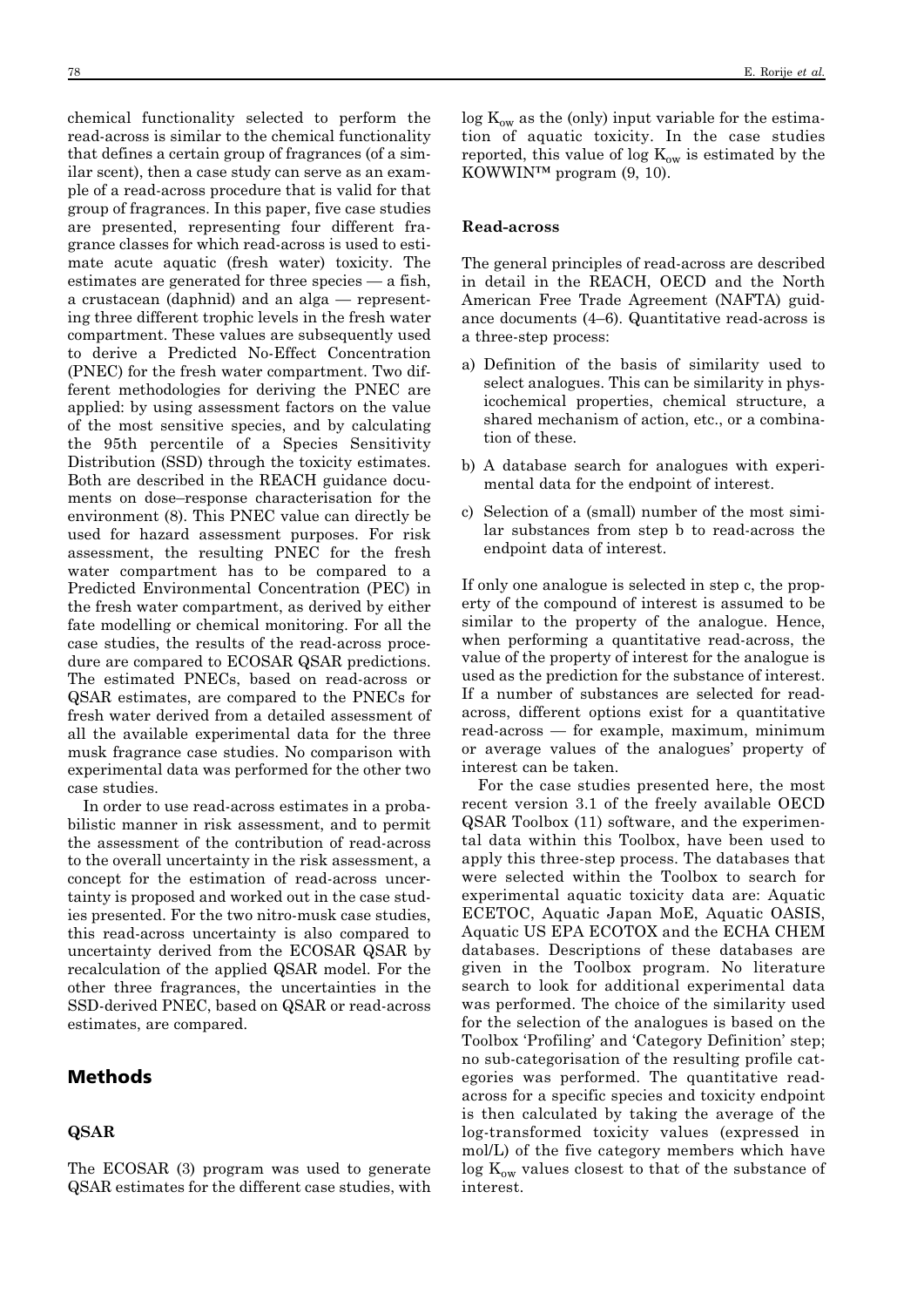### **PNEC estimation by using the Assessment Factor (AF) approach**

The derivation of a PNEC for the aquatic (fresh water) compartment from three acute toxicity values representing the three trophic levels — algae, crustacea and fish — is accomplished by taking the lowest of the three estimates for aquatic toxicity and applying an assessment factor of 1000 (8), as given in the following equation:

### PNEC = min (L/EC50) / 1000

with L/EC50 being LC50 or EC50 values for at least three different species. Subsequently, the uncertainty of the lowest estimate is also used to estimate the uncertainty in the PNEC value derived, by applying the same assessment factor of 1000 to the 5% and 95% Confidence Limits (CLs). A more elaborate procedure for estimating the uncertainty by taking into account the uncertainty from all three species estimates, is described in another CADASTER contribution, by Golsteijn *et al*. (submitted).

#### **PNEC estimation by using the SSD approach**

A PNEC derived from an SSD assumes a log normal distribution of the chronic toxicities of all species in an environmental compartment, and subsequently takes the 5th percentile of this distribution (the so-called Hazardous Concentration 5%, or HC5) as the PNEC. In this case, the PNEC is considered to be protective to 95% of all the species living in the considered compartment. This approach assumes that the true SSD is known, and that it follows a (log) normal distribution. When an SSD is estimated from a sample of toxicity values for different species, the HC5 is estimated by using extrapolation constants (kvalues), as proposed by Aldenberg and Jaworska (12). These extrapolation constants take into account the increased uncertainty of the SSD estimation due to the limited sample-size of the species. In this paper, the acute toxicities of five fragrance substances to three species are estimated, by using either read-across or a QSAR. A fixed Acute-to-Chronic Ratio (ACR) of 10 is applied to estimate the chronic toxicity to these species as an acceptable average (13). This is a rough generalisation, as individual ACRs can differ very much from the average values, and might also be related to specific mechanisms of toxicity (13). The three chronic toxicities are subsequently used to estimate the (log normal) SSD. The HC5 based on this SSD is calculated by taking the average of the toxicities and subtracting the standard deviation of the chronic toxicity values multiplied by the extrapolation constant:

log HC5 = average (log L/EC50 values) – k \* SD (log L/EC50 values)

where SD is the standard deviation in the log transformed toxicity values, and k is the median (50%) extrapolation constant (12). For a species sample size of three, this k-value is 1.938. Subsequently, the REACH guidance document (8) instructs that an extra safety factor of between one and five should be applied, to account for issues such as low number of species (the recommended minimum is 10 species) and deviations or uncertainty in the log normal distribution of the SSD. As the SSDs for the case studies presented here are based on only three species and use estimated chronic toxicity derived from acute aquatic toxicity, the maximum additional assessment factor of five is applied to the HC5, to arrive at a PNEC estimate:

#### $PNEC = HC5/5$

Aldenberg and Jaworska (12) also derived extrapolation constants to estimate the 5th and 95th percentiles of the HC5, and these are applied to calculate the 5% and 95% CLs in the SSD-based PNEC. The 5th percentile HC5 k-value for a sample size of three is 7.656, and the 95th percentile HC5 k-value is 0.6391 (12). Therefore, the size of the Confidence Interval (CI) is dependent only on the standard deviation of the toxicity values used to estimate the SSD.

### **Uncertainty in the estimations**

The uncertainty in the QSAR estimates is derived from the linear regression model statistics. By recalculating the ECOSAR QSAR model for dinitrobenzenes, the standard error of the y-estimate can be calculated, and the 5% and 95% CLs based on this standard error. As the ECOSAR regression models for the other classes of fragrances were not recalculated, no CIs for the ECOSAR QSAR estimates can be calculated for the other three fragrances.

A pragmatic approach to the estimation of the uncertainty of an individual read-across estimate has been followed by using the standard deviation of the mean value of the read-across estimate, based on five analogue substances. Log transformed toxicity values, expressed in mol/L, are used to derive the mean. The use of the standard deviation of five analogues in a quantitative read-across seems to give comparable results to uncertainty derived from regression QSAR models. The use of fewer substances (< 5) in the quantitative read-across will possibly lead to an unrealistic estimate of the data uncertainty. The incorporation of more substances (> 5) will, in practice, quickly lead to the taking into account of substances that are not very similar to the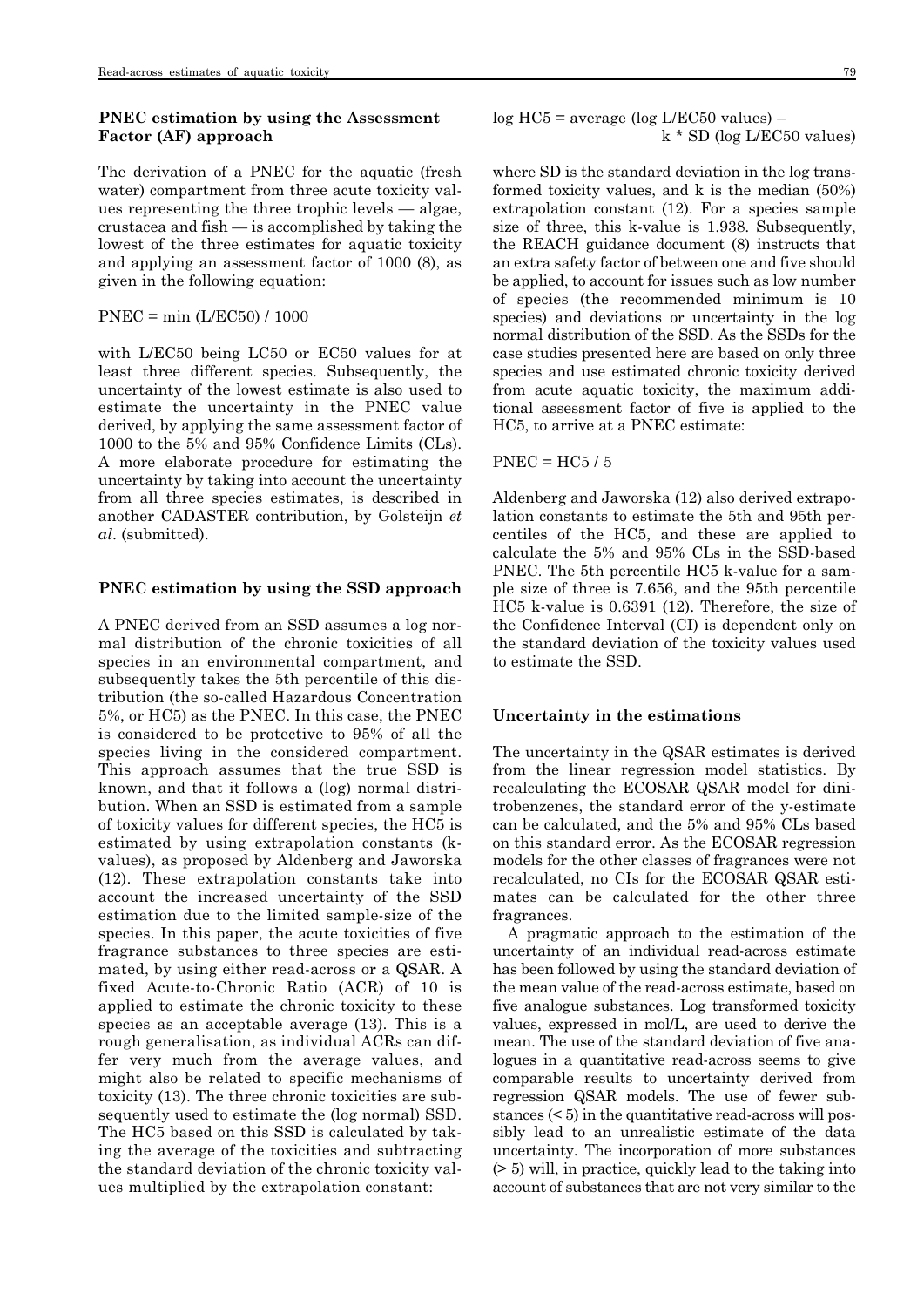compound of interest. The use of five analogues as the basis of a quantitative read-across is based on experience, and will, in specific cases (very few data, poor analogues, etc.), need to be adjusted.

#### **Selection of fragrances**

For the case studies, five different fragrances were selected to represent four different fragrance classes. The chemical structures of the five selected fragrances are given in Figure 1, and their identities and fragrance classes are given in Table 1. The first case study, musk xylene, was selected, because it is a well-known and well-studied fragrance substance. Musk xylene was the most widely used of the fragrances from the nitro-musk category, a type of synthetic musk fragrance that mimics natural musk. It has been used as a perfume fixative in a wide variety of consumer products, and is still used in some cosmetics and fragrances. The use of musk xylene has declined sharply since the mid-1980s, due to safety and environmental concerns. It is a very persistent and very bioaccumulative pollutant in the aquatic environment (vPvB substance), and for these reasons alone, was the first substance to be proposed as a 'substance of very high concern' (SVHC) under the EU REACH regulations (1). Musk ketone is another fragrance from the group of the nitromusks. Although its structure is very similar to that of musk xylene, one of the nitro groups has

been replaced by an acetyl (ethylketone) group. Galaxolide is also considered a musk fragrance, but a polycyclic musk rather than a nitro-musk. It is used in soaps, cosmetics and detergents. Galaxolide possesses a clean, sweet, musky, flowery and woody odour. Coconut aldehyde is, as its name suggests, a coconut fragrance. It is used in the preparation of fruit drink flavours, such as coconut, and also as bitter almond flavour. It is selected as an example of a lactone-type fragrance. Finally, andrane (or 8,9-epoxy cedrane) is one of the few fragrances with an epoxide group. Its olfactory description is that of a precious wood odour, reminiscent of ambergris or sandalwood.

# Results

### **Aquatic toxicity estimates for musk xylene**

#### *ECOSAR (QSAR) results*

The ECOSAR QSAR model selects the sub-model for dinitrobenzenes, when making predictions for musk xylene. The predictions from the dinitrobenzene sub-model indicate that this substance is more toxic than expected on the basis of a narcosistype toxicity mechanism. The results of the QSAR estimates from the ECOSAR QSAR for musk xylene (3) are given in Table 2.

### Figure 1: Chemical structures for the five fragrance substances selected for the case studies







 $\sim 0$ 



Musk xylene

Musk ketone

# Galaxolide

Coconut aldehyde Andrane

### Table 1: The five fragrances selected for the read-across case studies

| Name             | Chemical name                                                                    | CAS No.        | <b>Fragrance class</b> |
|------------------|----------------------------------------------------------------------------------|----------------|------------------------|
| Musk xylene      | $5$ -tert-butyl-2,4,6-trinitro- $m$ -xylene                                      | $81 - 15 - 2$  | nitro-musk             |
| Musk ketone      | 4'-tert-butyl-2',6'-dimethyl-3',5'-dinitro-acetophenone                          | $81 - 14 - 1$  | nitro-musk             |
| Galaxolide       | 1,3,4,6,7,8-hexahydro-4,6,6,7,8,8-hexamethyl-cyclopenta-γ-2<br>benzopyran (HHCB) | $122 - 05 - 5$ | polycyclic musk        |
| Coconut aldehyde | gamma-nonalactone                                                                | $104 - 61 - 0$ | lactone                |
| Andrane          | 8,9-epoxycedrane                                                                 | 13567-39-0     | epoxide                |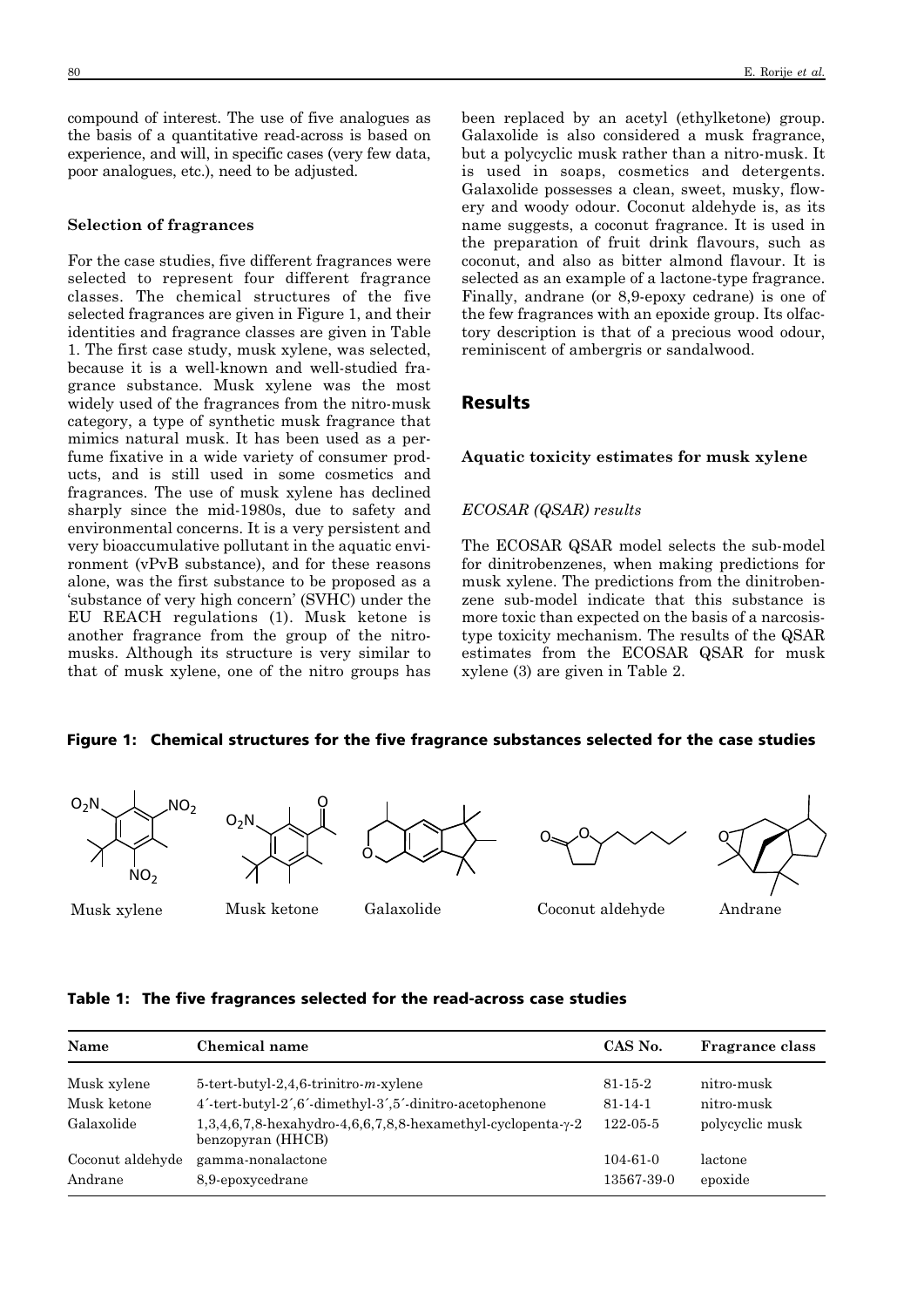|                                           | Musk xylene                                                   | Musk ketone            | Galaxolide                                  | Coconut aldehyde Andrane |                         |
|-------------------------------------------|---------------------------------------------------------------|------------------------|---------------------------------------------|--------------------------|-------------------------|
|                                           | Fish, 96-hour LC50, mortality                                 |                        |                                             |                          |                         |
| <b>ECOSAR</b><br>Read across <sup>a</sup> | $0.23(0.0009 - 59.6)$<br>$0.052(0.0019-1.39)$                 | $0.28(0.0010 - 73.4)$  | 0.036 <sup>d</sup><br>$2.38(0.011 - 510.6)$ | 19.2 <sup>d</sup>        | 1.28 <sup>d</sup>       |
| Read-across <sup>b</sup>                  | $0.324(0.0071 - 14.8)$                                        | $0.321(0.0071 - 14.6)$ | $0.19(0.0017 - 22.2)$                       | $3.56(0.71 - 17.8)$      | $0.023(0.00003 - 15.5)$ |
|                                           | Daphnia, 48-hour EC50, immobilisation                         |                        |                                             |                          |                         |
| <b>ECOSAR</b><br>Read-across <sup>a</sup> | 1.34 <sup>c</sup><br>$10.7(0.301 - 383.3)$                    | 1.65c                  | 0.038 <sup>d</sup><br>$0.14(0.0002 - 83.5)$ | 39.1 <sup>d</sup>        | 1.51 <sup>d</sup>       |
| Read-across <sup>b</sup>                  | $3.07(0.124 - 76.2)$                                          | $3.04(0.122 - 75.5)$   | $1.13(0.129 - 9.85)$                        | 99.5 (7.40–1336.9)       | $0.15(0.10-0.22)$       |
|                                           | Alga, $96$ -hour E <sub>r</sub> C <sub>50</sub> , growth rate |                        |                                             |                          |                         |
| <b>ECOSAR</b><br>Read-across <sup>a</sup> | $0.27(0.092 - 0.80)$<br>$3.57(0.117 - 109.2)$                 | $0.29(0.099 - 0.852)$  | 0.114 <sup>d</sup><br>$3.86(0.037-401.1)$   | 16.5 <sup>d</sup>        | 1.26 <sup>d</sup>       |
| Read-across <sup>b</sup>                  | $5.31(0.281 - 100.3)$                                         | $5.26(0.278 - 99.3)$   | $0.18(0.0015 - 20.1)$                       | $0.063(0.0002 - 20.6)$   | 0.058e                  |

### Table 2: Acute aquatic toxicity estimates for the five fragrance substances

*5% and 95% confidence limits are given in brackets.*

*aRead-across based on chemical similarity, by using the structure of dinitrobenzene as scaffold for analogue selection for musk xylene, and by using only neutral organic structures for galaxolide.*

*bRead-across based on hypothesised mechanism of toxicity, by using nitrenium ion formation as analogue selection criterion for musk xylene and musk ketone, quinoid precursor for galaxolide, direct acylation by acetates for coconut aldehyde, and epoxide radical formation for andrane.*

*cNo two-sided 90% CI could be calculated as the QSAR regression model is based on a single experimental observation.*

*dOnly the polynitrobenzene sub-model from ECOSAR (applicable to musk xylene and musk ketone) was recalculated, and a two-sided 90% CI of the QSAR prediction is calculated. No CI is calculated for the QSAR predictions for galaxolide, coconut aldehyde and andrane.*

*eRead-across for* Pseudokirchniella subcapitata *is based on a single epoxide analogue, by using a reported algae ErC50 at 72 hours. No CI can be calculated.*

It should be noted that these QSAR estimates reveal a number of drawbacks that are specific to the ECOSAR model and this case study. These drawbacks provide a good general idea of when read-across might be more suitable as a method for filling data gaps. These QSAR predictions have some weak points, which are discussed below. The acute toxicity QSAR for fish is based on a limited data set of 14 dinitrobenzenes, and the regression coefficient  $(R^2)$  of the relationship with log  $K_{ow}$  is only 0.27. This translates in the relatively large standard error of the y-estimate (sy) of 1.21 log units for musk xylene. The fact that the quality of the QSAR is not very high is, at least partly, reflected in the increased uncertainty. However, the QSAR also uses toxicity data from various fish species. This makes the QSAR estimate less appropriate for use in an SSD approach for estimation of the environmental PNEC, where single-species toxicity estimates are preferred.

Table 3: Read-across of fish (*O. mykiss*) toxicity for musk xylene

|                                 | LC50, 96 hour, mortality |              | <i>Oncorhynchus mykiss</i> $(n = 20 / 62$ values) |               |      |
|---------------------------------|--------------------------|--------------|---------------------------------------------------|---------------|------|
|                                 | <b>MW</b>                | $log K_{ow}$ | mg/L                                              | $-log(mol/L)$ | SD   |
| Musk xylene                     | 297.10                   | 4.45         | 0.0519                                            | 6.76          | 0.71 |
| Analogues used for read-across: |                          |              |                                                   |               |      |
| Pendimethalin                   | 281.14                   | 4.82         | 0.7900                                            | 5.55          |      |
| Binapacryl                      | 322.12                   | 4.49         | 0.0500                                            | 6.81          |      |
| Fluazinam                       | 463.95                   | 4.02         | 0.0630                                            | 6.87          |      |
| Fluchloralin                    | 355.05                   | 5.07         | 0.0230                                            | 7.25          |      |
| Dinobuton                       | 326.11                   | 3.94         | 0.0140                                            | 7.37          |      |

*The structural scaffold of dinitrobenzene was used to search analogues. The five analogues with log Kow values closest to musk xylene were selected.*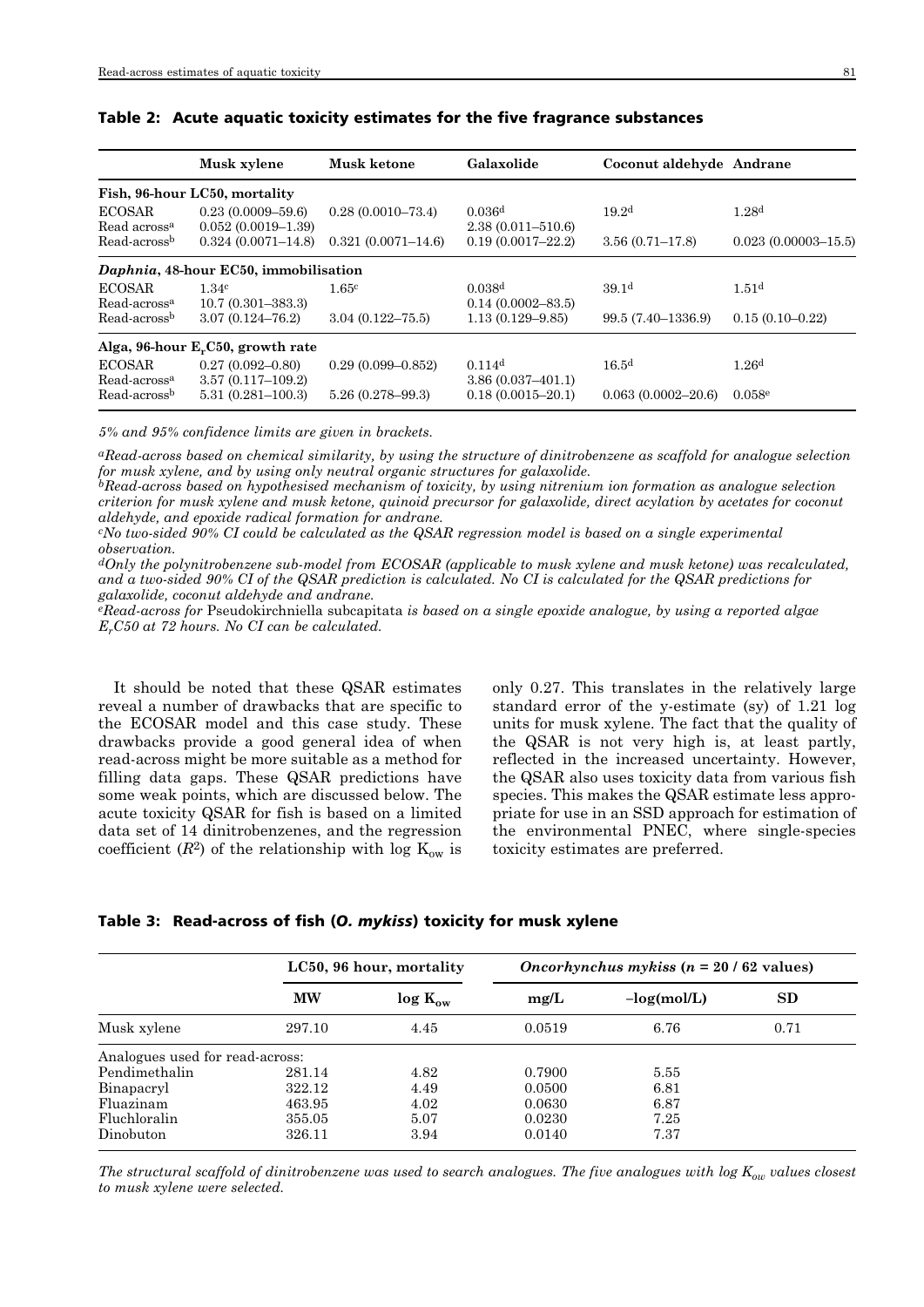The QSAR for the daphnid is based on only one experimental observation and a fixed value representing the toxicity at the solubility limit. Therefore, the regression is defined by two single points, with a perfect fit and without any uncertainty.

The QSAR for the alga uses three experimental observations (plus the fixed value representing toxicity at the solubility limit), and the fit of the QSAR model is good  $(R^2 = 0.86)$ . This leads to a relatively small prediction uncertainty, expressed in the sy value of only 0.23 log units. It is questionable whether this is an adequate estimate of the prediction uncertainty, as the model fit of these three observations is probably not representative of the variability in algal toxicity data.

### *Read-across by using the ECOSAR class 'dinitrobenzenes'*

For the read-across procedure, the OECD QSAR Toolbox was applied, which permits the simultaneous search of various databases for relevant experimental data, and allows the user to vary the similarity parameters that are used to select the read-across analogues. First, the same structural boundaries as applied by ECOSAR (polynitrobenzene functionality), are used to search for analogues and to perform read-across by using those analogues that have the most similar log  $K_{ow}$  values to that of musk xylene. In Table 3, the fish toxicity read-across value (average) and the standard deviation for musk xylene are given, together with the data of the analogues used for the read-across. This read-across is performed for one specific species of fish, *Oncorhynchus mykiss*, for which 62 measured values of the 96-hour LC50 were available, for 20 different substances. Information on the read-across and the analogues used for readacross for this and all other substances and endpoints are detailed in the supplementary information, which is available online. It is also possible to perform read-across by using all of the available measured values of 96-hour LC50 for any fish species. This makes the results more comparable to the ECOSAR QSAR prediction, but less suitable for use in an SSD approach to estimate the PNEC. The read-across with all the experimental fish toxicity values gives a value of 0.066mg/L for musk xylene, with the two-sided 90% CI from 0.0025 to 1.75mg/L. This result is almost equal to the *O*. *mykiss* toxicity read-across (0.052mg/L). The same five analogues are selected as the most similar to musk xylene, and the (average) fish toxicities reported differed very little from the species-specific toxicities for *O*. *mykiss*. The CI is also similar — the standard deviation of the log transformed toxicity values is 0.71 for all the fish, as well as for the *O*. *mykiss* read-across result. The

detailed read-across data are given in the online supplementary information.

Similarly, read-across estimates can be generated for a single crustacean species, *Daphnia magna*, and a single algal species, *Pseudo kirchneriella subcapitata*. The number of acute toxicity data available for these single species read-across estimates is smaller than for the fish read-across, resulting in the selection of different substances for use in the read-across. The results of the read-across of daphnid and algal toxicity for musk xylene are shown in Table 2. Detailed information on the specific read-across case, with information on the analogues used to derive the read-across value for toxicity and the standard deviation, can be found in the online supplementary information.

The  $\log K_{ow}$  range spanned by the analogues used for the daphnid and the alga is much wider, with the lowest value for 1,3-dinitrobenzene of around 1.6. However, the structural feature (polynitrobenzene in this case) is what largely determines the aquatic toxicity, rather than the log  $K_{ow}$ . This is shown by the higher toxicity of trinitrotoluene  $(LC50 =$  $0.57$ mg/L) when compared to trifluralin (LC50 = 1.5mg/L), despite the fact that the  $K_{ow}$  of trifluralin is a factor of 2000 higher than the  $\text{K}_{\text{ow}}$  of trinitrotoluene. In addition, the standard deviation of the algal read-across value is very similar to that of the fish read-across estimate, despite the wider  $\log K_{ow}$ range spanned by the analogues.

### *Read-across by using a hypothesised mechanism of action for toxicity*

Read-across is highly dependent on the parameter of similarity that is chosen by the user to define the set of analogues. In this case, in order to compare the results of the read-across procedure with the results from an existing and available QSAR model (ECOSAR), we used the same definition of similarity as used by that model (i.e. the substances should all have a dinitrobenzene functionality present in their structure). If possible, however, the basis for read-across should be formed by a mechanistic hypothesis. The OECD Toolbox allows for such a similarity hypothesis by using the profiling functionality. When analysing the profile of musk xylene, it seems that this substance has a specific reactivity, which might be the cause of its excess toxicity. The hypothesised mechanism of toxic action is nitrenium ion formation, and subsequent organic radical formation that causes toxicity through radical damage.

Although this type of reactivity is linked to the presence of (aromatic) nitro-groups, it gives a broader definition of the type of structures that are thought to be able to exert the same type of toxicity as musk xylene, but also specifies structural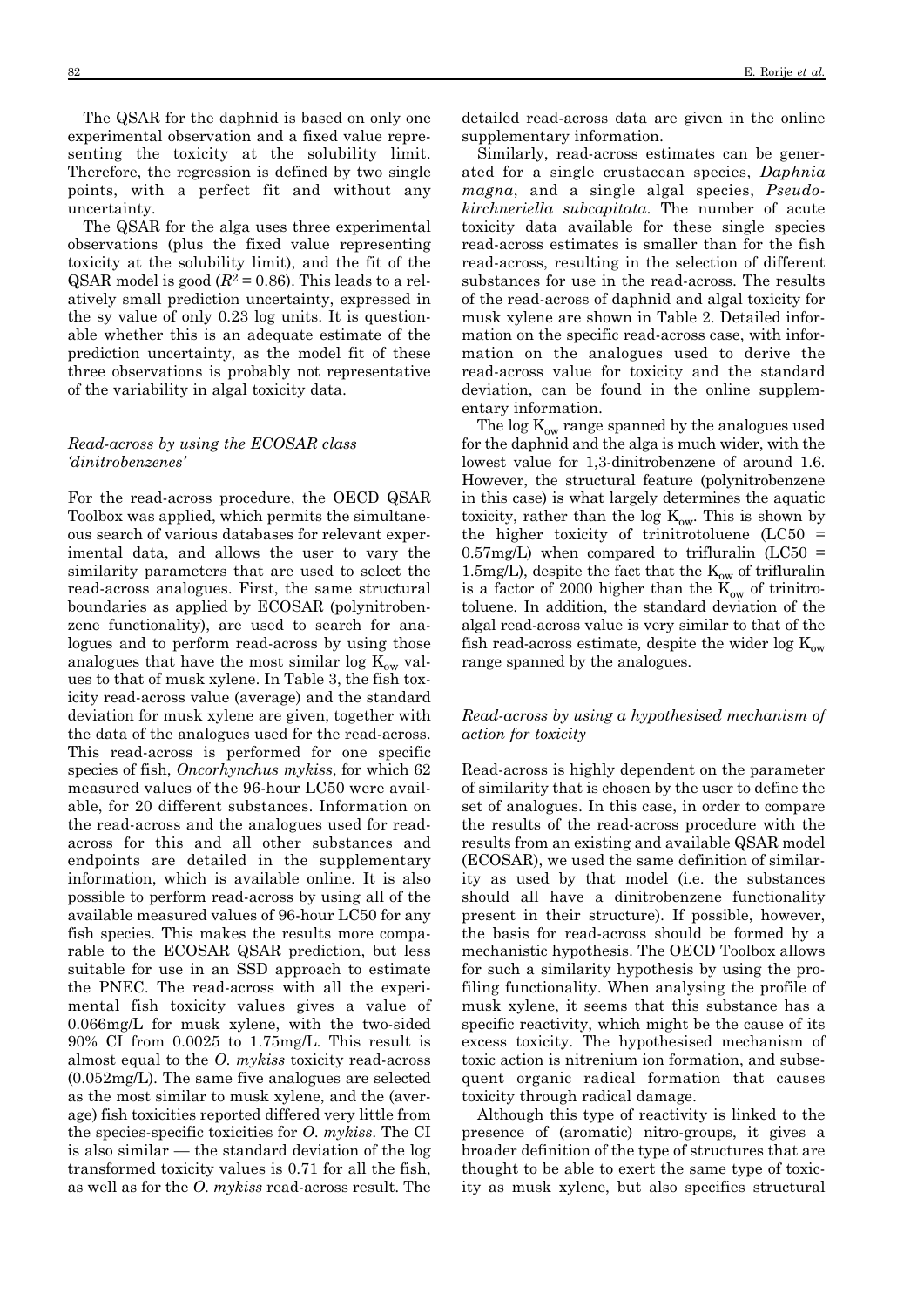requirements in addition to the presence of a nitroaromatic sub-structure. When this similarity definition (substances able to form nitrenium ions) is applied, a different set of analogues for readacross is extracted. The detailed results for the read-across based on this hypothesis for the toxic mechanism of action are given in the online supplementary information. A summary of the results of the read-across are shown in Table 2.

The absolute value (0.32mg/L) of the mechanistic read-across is almost an order of magnitude higher than the read-across by using the ECOSAR classification as its similarity basis (0.052mg/L). The standard deviation is only slightly larger (0.83 log units *versus* 0.71 log units, respectively). The basis for the read-across is very different, as only one analogue, fluchloralin, is used in both readacross procedures.

Similarly, for the read-across of acute toxicity for *D*. *magna*, three different read-across analogues are selected when employing the nitrenium ion formation hypothesis, leading to a read-across estimate which is a factor of three lower than that based on the ECOSAR classification. For the algal species (*P. subcapitata*), only one different analogue is selected, and the read-across estimate is subsequently more-or-less the same (5.3mg/L *versus* 3.6mg/L). The results for *Daphnia* and the alga, together with the previous results of the QSAR and read-across estimates for fish toxicity,

are shown in Table 2. The values are given with their 5% and 95% CLs, based on the standard error (QSAR) and standard deviation (read-across) of the estimates.

### *PNEC derivation from QSAR and read-across estimates*

Two approaches can be followed to derive a PNEC from these acute toxicity values, namely, a direct estimate of the PNEC by using assessment factors (Assessment Factor [AF] approach), or a Species Sensitivity Distribution (SSD) approach. The PNEC estimates for musk xylene are given in Table 4. The value for the PNEC derived in the EU Risk Assessment Report (EU RAR) for musk xylene (14), based on a proper evaluation of all the experimental data (including measurements of chronic aquatic toxicity) was 1.1μg/L. A graphic representation of the PNEC estimates and their uncertainties, together with the EU RAR-derived values, is given in Figure 2.

### **Aquatic toxicity estimates for musk ketone**

Musk ketone is structurally very similar to musk xylene, and both are examples of the fragrance class of nitro-musks. This substance is also consid-

Figure 2: Lower (5%), median and upper (95%) percentiles of the fresh water PNEC estimates for musk xylene



*The EU RAR-derived fresh water PNEC of 1.1* μ*g/L is shown as a dotted line in this graph. See the text for explanation of the names of the different PNEC estimation procedures.*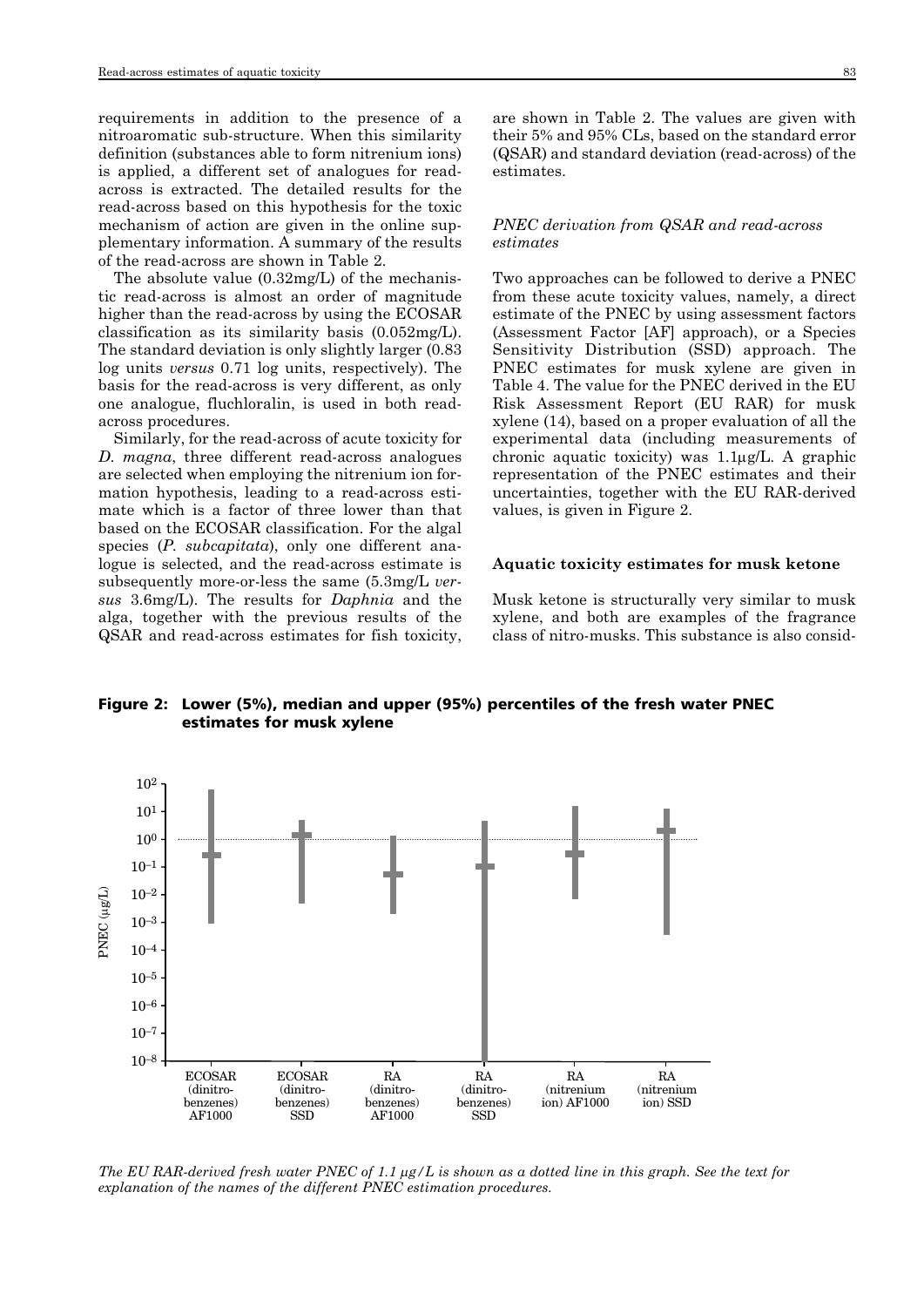ered to be a nitrenium ion-former, according to its OECD Toolbox profile. The major difference between musk ketone and musk xylene is the log  $K_{ow}$ , which is 4.31 for the former compared to 4.45 for the latter. The QSAR and read-across results for musk ketone are given in Table 2.

The small differences in the absolute values of the ECOSAR prediction when compared to the predictions for musk xylene are due to the different  $\log K_{ow}$  value used for the predictions for musk ketone. In addition, the minor variations in the read-across estimates are due to the slightly different molecular weights of musk ketone and musk xylene. The read-across results expressed in mol/L are identical to those for musk xylene (see online supplementary information). The same drawbacks, as noted for musk xylene, apply to the results of the ECOSAR QSAR for musk ketone.

The PNEC estimates based on these toxicity estimates, by using both the assessment factor method and the SSD estimation procedure, are summarised in Table 4. The PNEC estimates for musk ketone are all around 1μg/L, which is expected, based on the value derived for musk xylene. The EU RAR-derived fresh water PNEC value for musk ketone is  $1.0\mu$ g/L (15). The AF approach seems to yield more-conservative PNEC estimates, as both SSD-derived values are above the AF-derived values, and above the EU RAR experimentally-derived PNEC. There is no trend in the CI, as both the largest and the smallest CIs are for the SSD-derived PNEC. A graphical representation of the PNEC estimates and the two-sided 90% CIs is shown in Figure 3, together with the EU RAR-derived PNEC value of 1.0μg/L.

#### **Aquatic toxicity estimates for galaxolide**

The profiling of galaxolide in the OECD QSAR Toolbox does not indicate specific structural features that are linked to specific toxicity mechanisms, or unspecific reactivity that might lead to increased toxicity. The substance is profiled as a neutral organic substance. The ECOSAR QSAR model also applies the sub-models for neutral organic substances to galaxolide. A read-across based on neutral organic substances from the OECD QSAR Toolbox should therefore give results comparable to the ECOSAR QSAR predictions for galaxolide. As the neutral organics sub-model from ECOSAR is not recalculated, no CIs of the QSAR prediction are calculated. The results of the QSAR and read-across estimations, assuming galaxolide is a neutral organic substance, are summarised in Table 2.

The parent substance, galaxolide, is a neutral organic substance. However, its oxygen-containing aliphatic ring can be metabolised into a quinoidlike structure (a phenol-like structure with the potential to isomerise into a quinone). In the OECD QSAR Toolbox Profile, this is indicated in the functional groups profile as 'quinoid precursor'. As quinone-like structures are known to have

| <b>Based on:</b>    | Musk xylene                            | Musk ketone                | Galaxolide                 | Coconut aldehyde                       | Andrane                      |
|---------------------|----------------------------------------|----------------------------|----------------------------|----------------------------------------|------------------------------|
| ECOSAR (AF)         | 0.23<br>$(0.0009 - 59.6)$              | 0.28<br>$(0.0011 - 72.3)$  | 0.036a                     | 16.53 <sup>a</sup>                     | 1.26 <sup>a</sup>            |
| ECOSAR (SSD)        | 1.33<br>$(0.0051 - 4.69)$              | 1.43<br>$(0.0043 - 5.34)$  | 0.31<br>$(0.0074 - 0.71)$  | 190.0<br>$(13.7 - 345.2)$              | 22.1<br>$(12.4 - 25.2)$      |
| Read-across 1 (AF)  | 0.052<br>$(0.0019 - 1.39)$             |                            | 0.14<br>$(0.0002 - 83.5)$  |                                        |                              |
| Read-across 1 (SSD) | 0.107<br>$(1.1 \times 10^{-8} - 4.16)$ |                            | 0.68<br>$(0.00002 - 6.94)$ |                                        |                              |
| Read-across 2 (AF)  | 0.324<br>$(0.0071 - 14.8)$             | 0.321<br>$(0.0071 - 14.6)$ | 0.18<br>$(0.0015 - 20.1)$  | 0.063<br>$(0.00020 - 20.6)$            | 0.023<br>$(0.00003 - 15.5)$  |
| Read-across 2 (SSD) | 1.97<br>$(0.0004 - 13.5)$              | 1.95<br>$(0.00004 - 13.4)$ | 0.89<br>$(0.0023 - 3.47)$  | 0.045<br>$(3.2 \times 10^{-1} - 5.35)$ | 0.193<br>$(0.00094 - 0.646)$ |

Table 4: Fresh water PNEC estimates for five fragrance substances

*PNEC estimates are in* μ*g/L. 5% and 95% confidence limits are given in brackets.*

*The PNECs are based on the acute aquatic toxicity estimates from ECOSAR or read-across, given in Table 2. Two methods for extrapolation are applied: by using the Assessment Factor (AF) approach or the Species Sensitivity Distribution (SSD) approach.*

*aOnly the polynitrobenzene ECOSAR sub-model (applicable to musk xylene and musk ketone) was recalculated, to calculate a two-sided 90% CI of the QSAR prediction. No CI are calculated for QSAR predictions for galaxolide, coconut aldehyde and Andrane.*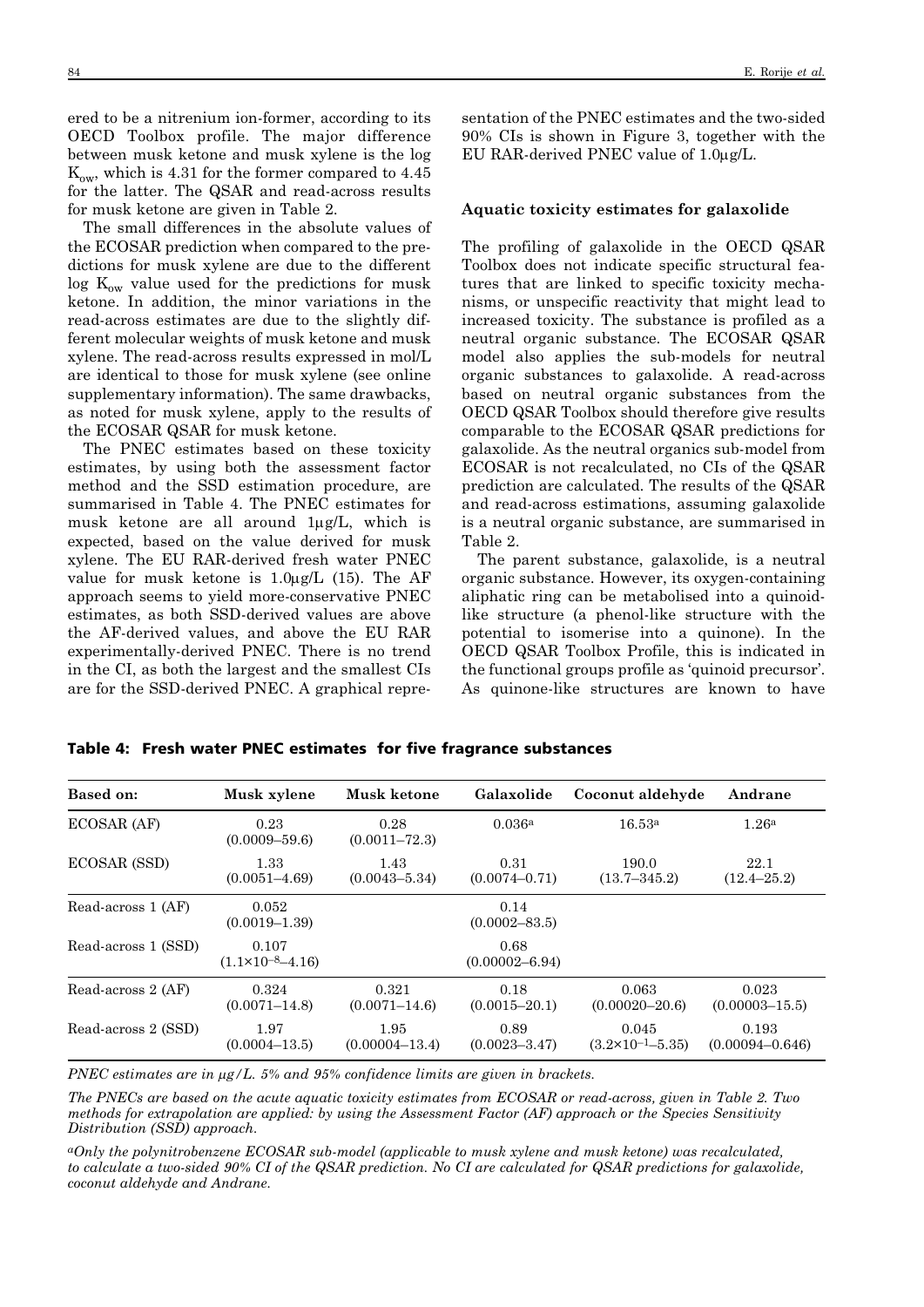

Figure 3: Lower (5%), median and upper (95%) percentiles of the fresh water compartment PNEC estimates for musk ketone

*The EU RAR-derived fresh water PNEC of 1.0* μ*g/L is shown as a dotted line in this graph. See the text for explanation of the names of the different PNEC estimation procedures.*

increased toxicity compared to the narcosis-type toxicity of neutral organic substances, a readacross is performed by using the mechanistic hypothesis of quinone-like toxicity after metabolism. The results for this read-across are also given in Table 2.

The high log  $K_{ow}$  of galaxolide, as used by the ECOSAR QSAR models (log  $K_{ow} = 6.26$ ), leads to estimates of high toxicity (i.e. low LC50 values). The log  $K_{ow}$  of galaxolide is so high that bioavailability might determine the observed toxicity. This could be an explanation for the relatively large difference between the QSAR estimates and the readacross estimate from neutral organic substances. The read-across is based on the experimental toxicities of substances with equally high log  $K_{ow}$  values, which do not show the high toxicities predicted by the ECOSAR QSAR. The mechanistically-based read-across, involving the use of the quinoid precursor structure to select analogues, leads to lower LC50/EC50 values for the fish and alga toxicity but, surprisingly, a higher EC50 estimate for *Daphnia*.

The PNEC estimates based on these toxicity estimates, by using both the direct assessment factor method and the SSD estimation procedure, are given in Table 4. A graphical representation of the PNEC estimates and their two-sided 90% CIs is shown in Figure 4. With the exception of the PNEC based on the lowest ECOSAR estimate, and applying an AF of 1000, all of the estimated PNECs are in the range of 0.1–1μg/L. A fresh water PNEC was derived from experimental (chronic) toxicity data in the EU RAR for galaxolide (16), giving a PNEC for the fresh water compartment of 4.4μg/L. This value is also included in Figure 4.

### **Aquatic toxicity estimates for coconut aldehyde**

The ECOSAR model selects the category of esters for the prediction of the aquatic toxicity for coconut aldehyde. No CI was calculated for the ECOSAR prediction, as the esters sub-model was not recalculated. Profiling coconut aldehyde with the OECD QSAR Toolbox yields an indication that this substance might be capable of direct acylation involving a leaving group through the presence of an acetate functionality (or a precursor). The results from the ECOSAR ester sub-model and from readacross by using the acetate functionality, are given in Table 2.

The QSAR estimates for the three aquatic species are close to each other, whereas the readacross estimates show a difference of a factor of 1500 between the toxicity estimate for the alga and that for *Daphnia*. This leads to significant differences in the derived fresh water PNEC estimates based on the QSAR or the read-across toxicity esti-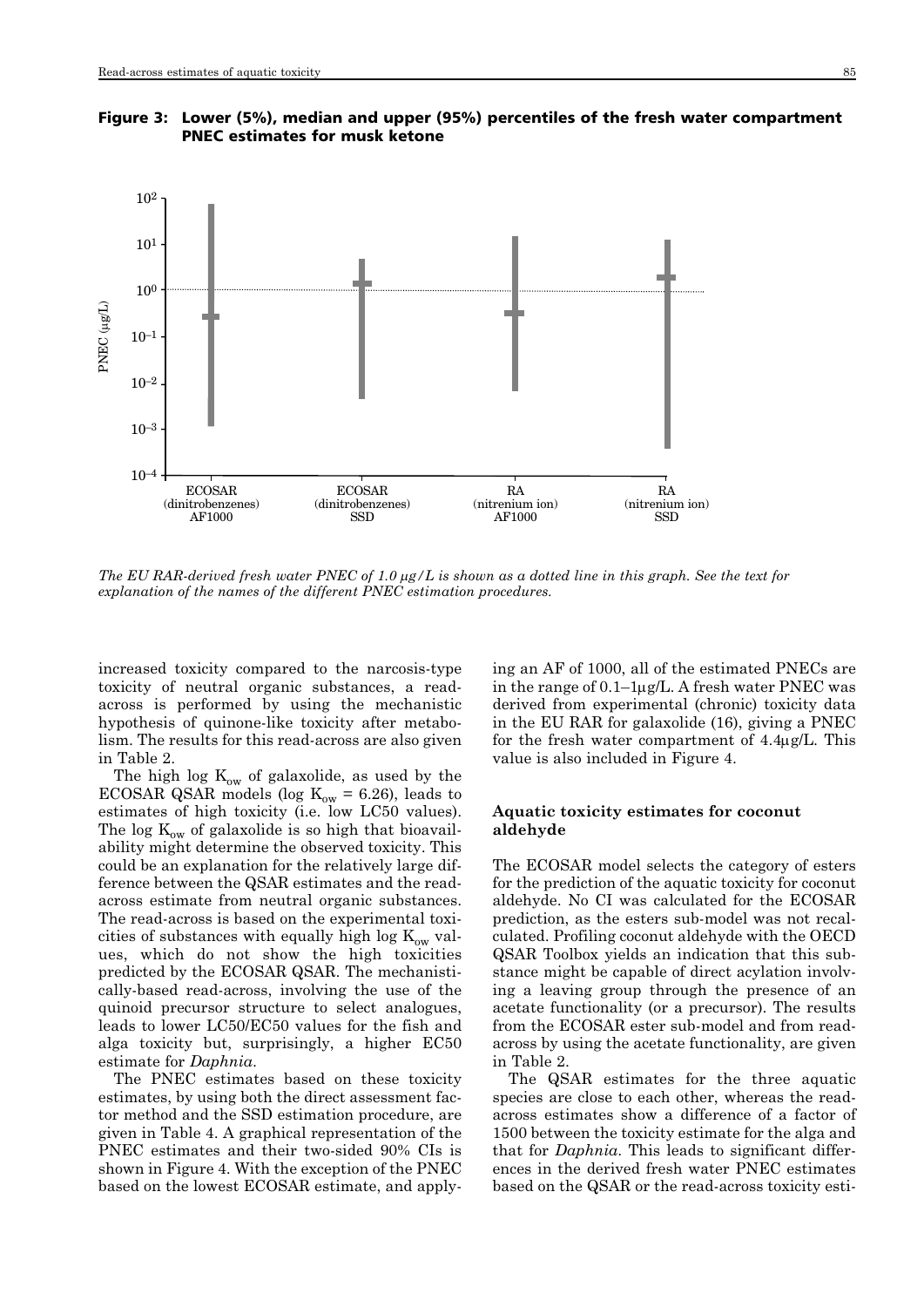

Figure 4: Lower (5%), median and upper (95%) percentiles of the fresh water compartment PNEC estimates for galaxolide

*The EU RAR-derived fresh water PNEC of 4.4* μ*g/L is shown as a dotted line in this graph. See the text for explanation of the names of the different PNEC estimation procedures.*

mates. The values for the derived PNEC values and their two-sided 90% CIs are shown in Table 4. The small differences between the three QSAR estimates for aquatic toxicity consequently lead to a relatively high value of PNEC (close to the actual acute toxicity values). This is due to the small standard deviation in the QSAR toxicity estimates, which also leads to a small CI of the SSD-estimated PNEC. On the other hand, the large difference between the read-across values for the alga and *Daphnia* give a large standard deviation, and subsequently a relatively low PNEC estimate (far from the acute toxicity values) and a very large CI. The PNEC values for coconut aldehyde and their two-sided 90% CIs are graphically represented in Figure 5.

### **Aquatic toxicity estimates for andrane**

The ECOSAR model selects the epoxides submodel when predicting aquatic toxicity for andrane. Profiling andrane in the OECD QSAR Toolbox also indicates that this functionality (epoxide) could be the basis of the aquatic toxicity mechanism, due to unspecific reactivity toward proteins through epoxide ring opening. The QSAR model and read-across are therefore based on the same assumption, and use the same functionality to select analogues. The results of the aquatic toxicity predictions are given in Table 2. The read-across estimates are a factor of 10 (for *Daphnia*) to 55 (for the fish) below the ECOSAR estimates. The fish toxicity QSAR from ECOSAR is based on six epoxides substances. However, only two substances have a log  $K_{\text{ow}}$ 1.6, with values of 3.2 (estimated) and 3.3 (measured). Andrane has a log  $K_{ow}$  (estimated) of 4.35. In the read-across procedure, the selected epoxide analogues have log  $K_{ow}$  values of 4.56 to 6.43, with the substance having the highest value, 9,10-epoxy stearic acid, showing the lowest toxicity of the five read-across analogues.

The read-across for *Daphnia* is based on five read-across analogues with reported toxicity values close to each other, and with  $K_{ow}$  values similar to those of andrane. The two-sided 90% CI is therefore very small, with the 5% CL at 0.10mg/L and the 95% CL at 0.22mg/L. The QSAR for *Daphnia* toxicity is based on four substances with the highest log  $K_{ow}$  of 3.3, more than a log unit below the log  $K_{ow}$  of andrane.

Read-across for 96-hour  $E<sub>r</sub> C50$  (i.e. the concentration inducing 50% inhibition of the growth rate) for the alga was not possible, as only one analogue with experimental data for this endpoint could be located in the OECD Toolbox, i.e. 2,3-epoxypropanol. This substance has a log  $K_{ow}$  of  $-1.09$ and a measured toxicity of 261mg/L, but, based on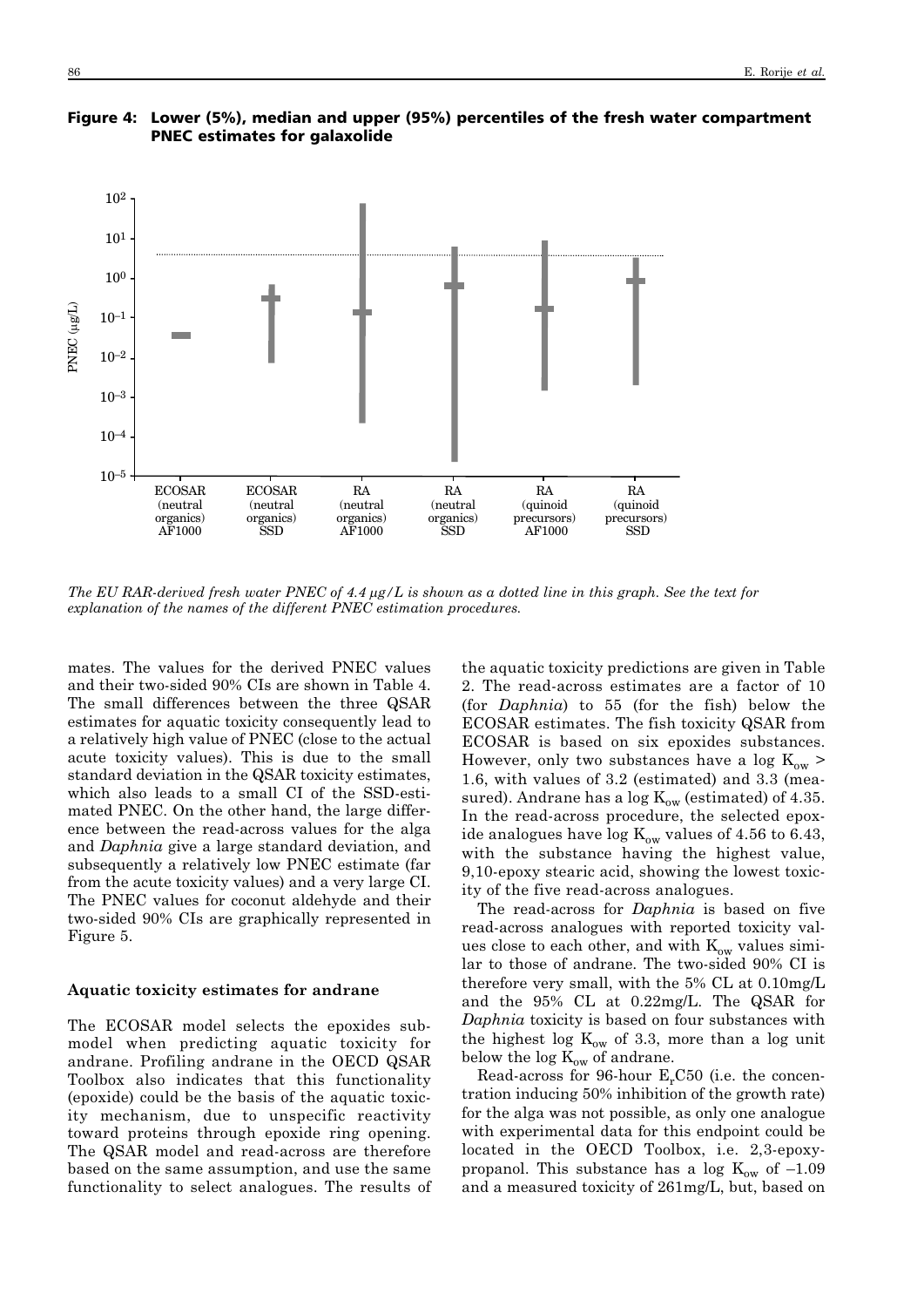the log  $K_{ow}$  and its small molecular structure, it is not considered a valid analogue for read-across to andrane.

When evaluating 72-hour values for algal toxicity, four epoxide substances with experimental data were found. However, only one had a sufficiently similar log  $K_{ow}$  to that of andrane. The read-across estimate of 0.58mg/L for andrane is therefore based on this single analogue, with a  $\log K_{ow}$  of 4.22, and toxicity to the alga of 0.09mg/L. A CI cannot be calculated for the algal toxicity estimate.

The QSAR estimates for the three aquatic species are close to each other, as was the case for the coconut aldehyde. In the SSD approach, this leads to relatively high PNEC estimates with small CIs. The values for the derived PNEC values and the two-sided 90% CIs are given in Table 4. The PNEC values for andrane, and their twosided 90% CIs, are graphically represented in Figure 6.

# Discussion and Conclusions

In general, the PNECs based on ECOSAR (QSAR) and read-across predictions of aquatic toxicity are within one order of magnitude. When the readacross procedure is based on (roughly) the same underlying toxicity data as the QSAR, this is to be expected. The uncertainty in the read-across estimate, as proposed in this paper, should then also be roughly similar to the uncertainty of the QSAR model estimate, as both methods use the variability of the underlying data to define uncertainty. The practical approach presented here, to use the standard deviation of the five closest analogues used for read-across, gives acceptable results.

In those cases where the QSAR model is based on a very small training data set, both the QSAR estimate and the uncertainty calculated from the (regression) QSAR model can be misleading. Very small training data sets were observed for *Daphnia*  $(n = 1)$  and the alga  $(n = 3)$  QSAR models applied to the nitro-musks, and *Daphnia* (*n* = 4) and alga  $(n = 3)$  models for epoxides applied to andrane. The read-across estimates for the nitromusks were based on much broader data sets, and the CI of the read-across estimate is therefore thought to be more representative of the uncertainty in the toxicity estimate. The read-across for andrane was similarly limited in the number of observations as the ECOSAR QSAR. The selection of more relevant analogue(s) in the read-across

Figure 5: Lower (5%), median and upper (95%) percentiles of the fresh water compartment PNEC estimates for coconut aldehyde



*See the text for explanation of the names of the different PNEC estimation procedures.*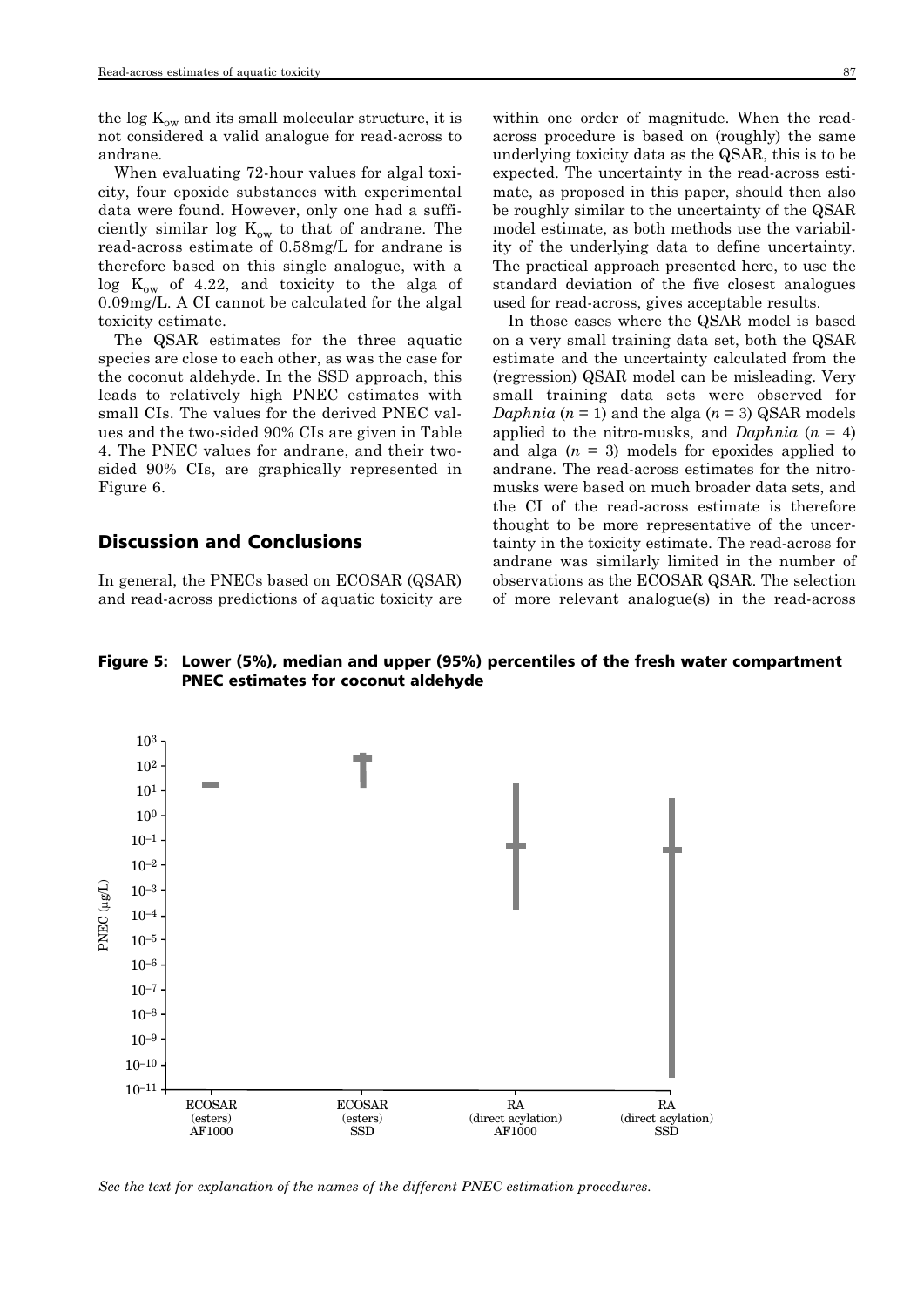



*See the text for explanation of the names of the different PNEC estimation procedures.*

procedure for andrane, compared to extrapolation from the QSAR training data sets, therefore gives more confidence in the read-across values for toxicity.

The PNEC estimates from both the AF and the SSD approach are considered conservative estimates, which, at least, should not lead to the overestimation of a PNEC based on experimental, chronic data. However, the estimated values are relatively close to the actual PNECs derived in the EU RARs. This can be attributed (in part) to the fact that the k-values, as proposed by Aldenberg and Jaworska (12), only very weakly reflect the increased uncertainty, due to the low number of species used to estimate the SSD. Within the CADASTER project, recommendations for new extrapolation constants have been worked out (17). These yield more-or-less similar results when the number of species for an SSD are considered, as recommended in the REACH guidance (10–15 species; 8), but give more conservative estimates of the PNEC for the (more uncertain) SSD approach, by using low numbers of species (as in the case studies presented here).

The SSD procedure for PNEC estimation has the advantage that estimating uncertainty in the PNEC value is independent of the uncertainty of the individual data points used to construct the SSD. In a separate paper, Aldenberg and Rorije

(17) argue that the uncertainty of the individual data points can be neglected, especially for SSDs based on small numbers of species. A drawback to this SSD approach is that, in those cases where the estimates are very close together, the PNEC estimate will be relatively high and will have a small confidence interval. This is shown for the ECOSAR-based SSD cases of coconut aldehyde and andrane. For these two case studies, the ECOSAR QSAR estimates for the three trophic levels (algae, crustacea and fish) were very close to each other. This leads to relatively high PNEC estimates with very small CIs intervals. The read-across procedure subsequently gave very different estimates. It seems that the database of the ECOSAR sub-models for these specific cases is not sufficiently descriptive of the fragrance substances of interest. Another advantage of the read-across procedure over the ECOSAR QSAR estimates is the possibility of generating read-across values for different species of fish, daphnids and/or algae. This will increase the reliability of the SSD estimate. This was not performed for the case studies in this paper. However, the databases contain sufficient experimental data to make different-species readacross possible for these selected fragrances.

For the three case studies of musk fragrances, the estimated PNEC values were in good agreement with PNEC values based on experimental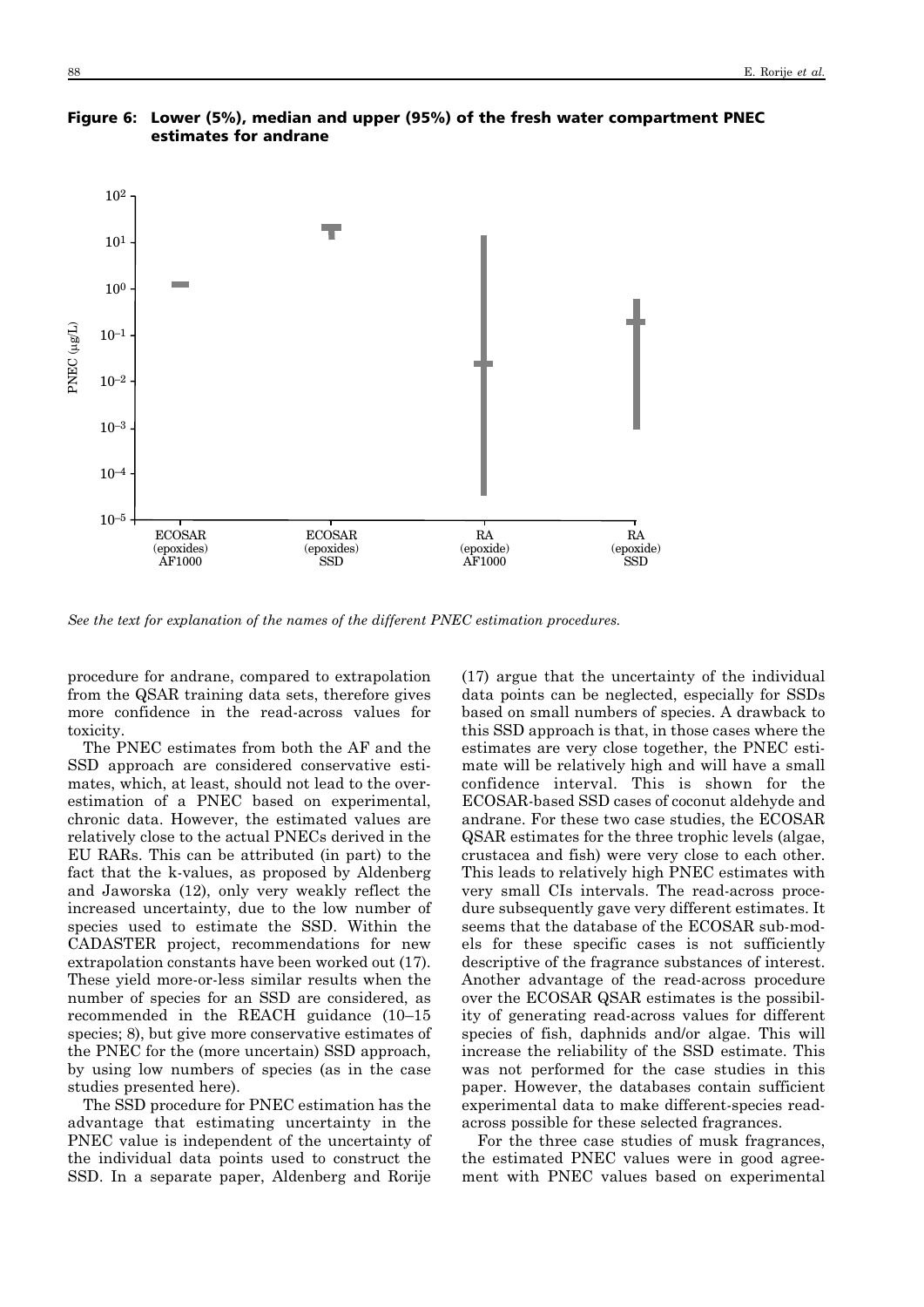data and derived in an international risk assessment framework. However, based on the agreement with the experimentally derived values, no conclusion can be drawn on the superiority of one estimation method over another.

In general, it seems good practice to compare a QSAR estimate of toxicity with an independently derived read-across estimate. The latter forces the user to evaluate the data on which the analogues are selected. Such an evaluation is also possible for QSARs, provided that the training data set for the QSAR is publicly available, and includes substance identities. The case studies presented here show that such a comparison points the user toward additional existing data, shows the possible data selection that is performed to derive the QSAR model, and helps to define an operational hypothesis about a mechanism of toxicity. Such an evaluation will greatly enhance the acceptability of theoretically-derived toxicity predictions for use in hazard or risk assessment in a regulatory context.

# Online Supplementary Information

The supplementary electronic material includes a worksheet with all read-across and QSAR estimated toxicity values as given in Table 2, the toxicity and structure data on the substances selected as analogues for the different case studies of readacross, and the derivation of the PNEC values and the 5% and 95% confidence limits as given in Table 4.

# Acknowledgement

This study was part of the CADASTER project funded by the EU Commission within the Seventh Framework Programme (FP7-ENV-2007-212668).

### References

- 1. European Parliament (2006). *Regulation (EC) No 1907/2006* of the European Parliament and of the Council of 18 December 2006 concerning the Registration, Evaluation, Authorisation and Restriction of Chemicals (REACH), establishing a European Chemicals Agency, amending *Directive 1999/45/EC* and repealing *Council Regulation (EEC) No 793/93* and *Commission Regulation (EC) No 1488/94* as well *as Council Directive 76/769/ EEC* and *Commission Directives 91/155/EEC*, *93/67/EEC*, *93/105/EC* and *2000/21/EC*. *Official Journal of the European Union* **L396**, 30.12.2006, 1–849.
- 2. CADASTER (undated). *Case Studies on the Devel opment and Application of* In Silico *Tech niques for*  $\bar{E}$ nvironmental Hazard and Risk Assessment. Available at: http://www.cadaster.eu/ (Accessed 16.01.13).
- 3. US EPA (2012). *Standalone Version 1.11 of*

*ECOSAR*. Washington, DC, USA: US Environmental Protection Agency. Available at: http:// www.epa.gov/oppt/newchems/tools/21ecosar.htm (Accessed 16.12.12).

- 4. ECHA (2008). *Guidance on Information Require ments and Chemical Safety Assessment, Chapter R.6: QSARs and Grouping of Chemicals*, 134pp. Helsinki, Finland: European Chemicals Agency. Available at: http://echa.europa.eu/documents/ 10162/13632/information\_requirements\_r6\_en.pdf (Accessed 04.02.13).
- 5. NAFTA TW (2012). *(Q)uantitative Structure Act ivity Relationship [(Q)SAR] Guidance Document*, 186pp. Definition of read-across on page 16. North American Free Trade Agreement Technical Work ing Group on Pesticides. Available at: http://www. epa.gov/oppfead1/international/naftatwg/ guidance/qsar-guidance.pdf (Accessed 04.02.13).
- 6. OECD (2007). *Series on Testing and Assessment Number 80, Guidance on Grouping of Chemicals,* 99pp. Paris, France: Organisation for Economic Cooperation and Development. Available at: http:// search.oecd.org/officialdocuments/display documentpdf/?cote=env/jm/mono(2007)28& doclanguage=en (Accessed 04.02.13).
- 7. Rorije, E. & Peijnenburg, W.J.G.M. (2010). *CADASTER, D2.3 Overview of Non-testing App roaches Available for Implementation in REACH*, 60pp. Available at: http://www.cadaster.eu/sites/ cadaster.eu/files/data/deliverable/public/Deliverable 2.3.pdf (Accessed 04.02.13).
- 8. ECHA (2008). *Guidance on Information Require ments and Chemical Safety Assessment, Chapter R.10: Characterisation of Dose [Concentration] response for Environment*, 65pp. Helsinki, Finland: European Chemicals Agency. Available at: http:// echa.europa.eu/documents/10162/13632/ information\_requirements\_r10\_en.pdf (Accessed 04.02.13).
- 9. US EPA (2012). *Estimation Programs Interface*  $$ ington, DC, USA: US Environmental Protection Agency. Available at: http://www.epa.gov/opptintr/ exposure/pubs/episuite.htm (Accessed 04.02.13).
- 10. Meylan, W.M. & Howard, P.H. (1995). Atom/fragment contribution method for estimating octanol– water partition coefficients. *Journal of Pharma ceutical Sciences* **84**, 83–92.
- 11. OECD (2012). *QSAR Toolbox*. Paris, France: Organisation for Economic Co-operation and Development. Available at: http://www.qsartoolbox. org (Accessed 04.02.13).
- 12. Aldenberg, T. & Jaworska, J. (2000). Uncertainty of the hazardous concentration and fraction affected for normal species sensitivity distributions. *Ecotoxicology & Environmental Safety* **46**, 1–18.
- 13. Ahlers, J., Riedhammer, C., Vogliano, M., Ebert, R-U., Kühne, R. & Schüürmann, G. (2006). Acute to chronic ratios in aquatic toxicity — variation across trophic levels and relationship with chemical structure. *Environmental Toxicology & Chemistry* **25**, 2937–2945.
- 14. JRC (2005). *European Union Risk Assessment Report 5-tert-butyl-2,4,6-trinitro-*m*-xylene (Musk Xylene)*, 141pp. Luxembourg: Office for Official Publications of the European Communities. Available at: http://esis.jrc.ec.europa.eu/doc/risk\_ assessment/REPORT/muskxylenereport322.pdf (Accessed 04.02.13).